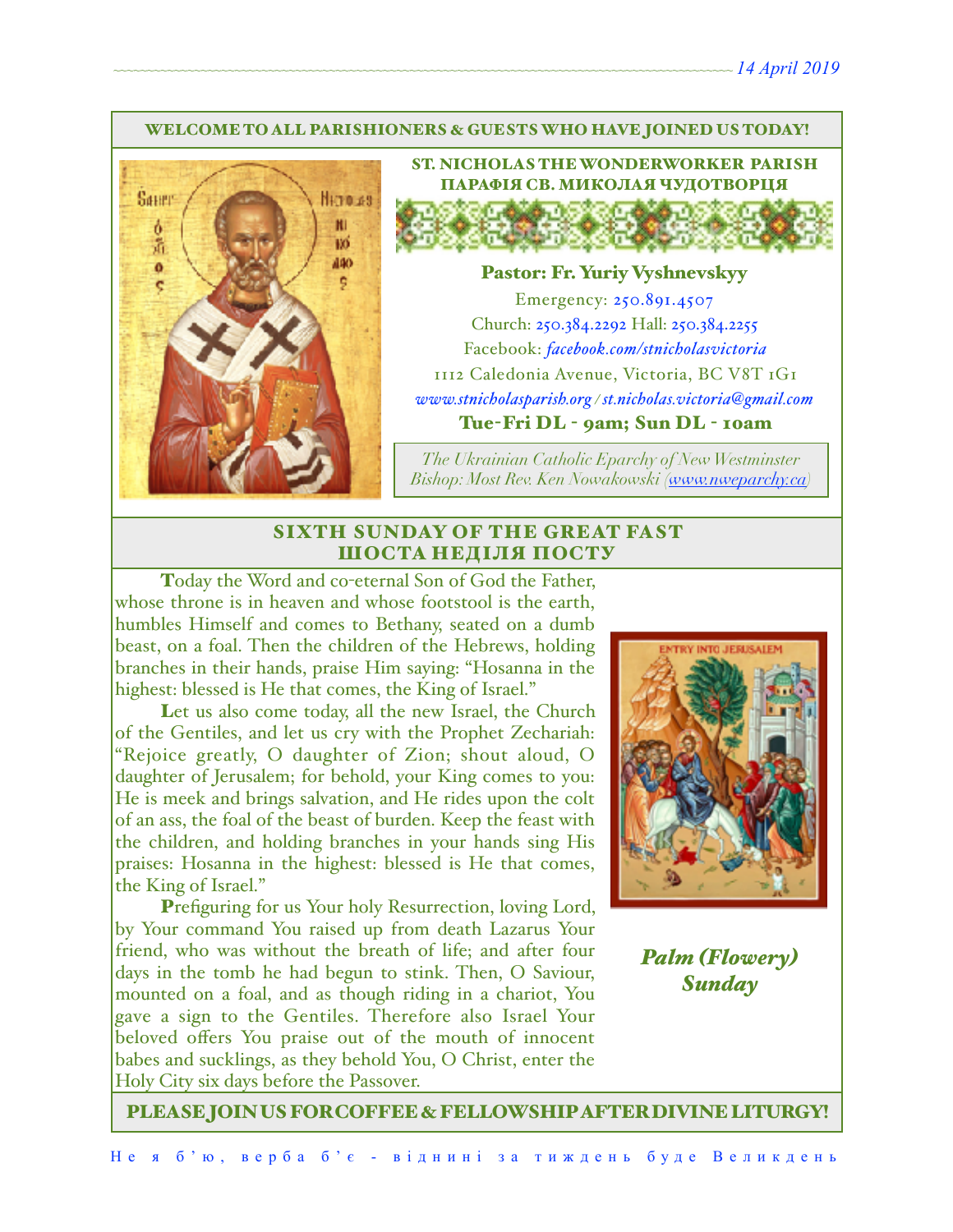| <b>SUNDAY HYMNS</b>                                                                                                                                                                                                                                                                                                                                                                                                                                                                                                                                                                                                                                                                                                                            |                |                                                                             |                                                           |                          |          |  |
|------------------------------------------------------------------------------------------------------------------------------------------------------------------------------------------------------------------------------------------------------------------------------------------------------------------------------------------------------------------------------------------------------------------------------------------------------------------------------------------------------------------------------------------------------------------------------------------------------------------------------------------------------------------------------------------------------------------------------------------------|----------------|-----------------------------------------------------------------------------|-----------------------------------------------------------|--------------------------|----------|--|
| Пливе Народ / Flower Sunday pg. 172-173<br><b>OPENING HYMN</b>                                                                                                                                                                                                                                                                                                                                                                                                                                                                                                                                                                                                                                                                                 |                |                                                                             |                                                           |                          |          |  |
| <b>COMMUNION HYMN</b>                                                                                                                                                                                                                                                                                                                                                                                                                                                                                                                                                                                                                                                                                                                          |                | Вислухай, Боже, Могучий / Grant Us the Grace pg. 280-281                    |                                                           |                          |          |  |
| <b>CLOSING HYMN</b>                                                                                                                                                                                                                                                                                                                                                                                                                                                                                                                                                                                                                                                                                                                            |                | Пливе Народ / Flower Sunday pg. 172-173                                     |                                                           |                          |          |  |
| Please join us today in singing our Sunday hymns!                                                                                                                                                                                                                                                                                                                                                                                                                                                                                                                                                                                                                                                                                              |                |                                                                             |                                                           |                          |          |  |
| <b>SUNDAY &amp; DAILY SCHEDULE</b>                                                                                                                                                                                                                                                                                                                                                                                                                                                                                                                                                                                                                                                                                                             |                |                                                                             |                                                           |                          |          |  |
| <b>SUNDAY, April 14</b>                                                                                                                                                                                                                                                                                                                                                                                                                                                                                                                                                                                                                                                                                                                        |                |                                                                             | PALM SUNDAY - Divine Liturgy                              |                          | 10:00 AM |  |
| <b>MONDAY, April 15</b>                                                                                                                                                                                                                                                                                                                                                                                                                                                                                                                                                                                                                                                                                                                        |                | <b>HOLY MONDAY</b> - Liturgy of the Pre-Sanctified Gifts                    |                                                           |                          | 9:00 AM  |  |
| TUESDAY, April 16                                                                                                                                                                                                                                                                                                                                                                                                                                                                                                                                                                                                                                                                                                                              |                |                                                                             | <b>HOLY TUESDAY</b> - Liturgy of the Pre-Sanctified Gifts |                          | 9:00 AM  |  |
| <b>WEDNESDAY, April 17</b>                                                                                                                                                                                                                                                                                                                                                                                                                                                                                                                                                                                                                                                                                                                     |                | <b>HOLY WEDNESDAY</b> - Liturgy of the Pre-Sanctified Gifts                 |                                                           | 9:00 AM                  |          |  |
| <b>THURSDAY, April 18</b>                                                                                                                                                                                                                                                                                                                                                                                                                                                                                                                                                                                                                                                                                                                      |                | <b>HOLY THURSDAY - Vespers with Liturgy / Passion Gospels</b>               |                                                           | 9AM/5PM                  |          |  |
| FRIDAY, April 19                                                                                                                                                                                                                                                                                                                                                                                                                                                                                                                                                                                                                                                                                                                               |                |                                                                             | <b>GOOD FRIDAY</b> - Laying out of the Holy Shroud        |                          | 11:00 AM |  |
| <b>SATURDAY, April 20</b>                                                                                                                                                                                                                                                                                                                                                                                                                                                                                                                                                                                                                                                                                                                      |                | <b>NO SERVICES</b>                                                          |                                                           |                          |          |  |
| <b>SUNDAY, April 21</b>                                                                                                                                                                                                                                                                                                                                                                                                                                                                                                                                                                                                                                                                                                                        |                | 8:00 AM<br><b>EASTER SUNDAY - Matins, Liturgy, Blessing of Paschal Food</b> |                                                           |                          |          |  |
| Please Note: to request a Divine Liturgy for a special intention, please see Fr. Yuriy to arrange for it!                                                                                                                                                                                                                                                                                                                                                                                                                                                                                                                                                                                                                                      |                |                                                                             |                                                           |                          |          |  |
| <b>SUNDAY EPISTLE READERS</b>                                                                                                                                                                                                                                                                                                                                                                                                                                                                                                                                                                                                                                                                                                                  |                |                                                                             |                                                           |                          |          |  |
| <b>DATE</b>                                                                                                                                                                                                                                                                                                                                                                                                                                                                                                                                                                                                                                                                                                                                    | <b>READING</b> | <b>UKRAINIAN</b>                                                            |                                                           | <b>ENGLISH</b>           |          |  |
| <b>SUNDAY, April 14</b>                                                                                                                                                                                                                                                                                                                                                                                                                                                                                                                                                                                                                                                                                                                        | Phil. 4:4-9    | Glikeria Iwanuck                                                            |                                                           | Peter Iwanuck            |          |  |
| <b>SUNDAY, April 21</b>                                                                                                                                                                                                                                                                                                                                                                                                                                                                                                                                                                                                                                                                                                                        | Act. 1: 1-8    | Yuliya Pelekhata                                                            |                                                           | Graciela Spaciuk-Schwarz |          |  |
| <b>SUNDAY, April 28</b>                                                                                                                                                                                                                                                                                                                                                                                                                                                                                                                                                                                                                                                                                                                        | Act. 5: 12-20  | Motria Koropecky                                                            |                                                           | Darryl Huculak           |          |  |
| <b>SUNDAY, May 5</b>                                                                                                                                                                                                                                                                                                                                                                                                                                                                                                                                                                                                                                                                                                                           | Act. 6: 1-7    | Dmytro Maksymiv                                                             |                                                           | <b>William Vanderven</b> |          |  |
| Thank you, Epistle readers, for your service in proclaiming God's Word!                                                                                                                                                                                                                                                                                                                                                                                                                                                                                                                                                                                                                                                                        |                |                                                                             |                                                           |                          |          |  |
| <b>2019 PARISH COUNCIL EXECUTIVE</b><br><b>PASTORAL MINISTRY &amp; HOLY MYSTERIES</b>                                                                                                                                                                                                                                                                                                                                                                                                                                                                                                                                                                                                                                                          |                |                                                                             |                                                           |                          |          |  |
| CHAIRPERSONAlec Rossa - 250.472.3374<br>VICE-CHAIRPERSONRichard DeMerchant - 250.893.3484<br>BAPTISMSby appointment<br>SECRETARYLuba Kucharyshyn - 780.476.4260<br>MARRIAGESsix months notice should<br>be given to the parish priest, and he should be<br>FINANCIAL SECRETARYDavid Newberry - 250.598.8197<br>contacted before any other arrangements are made<br>FUNDRAISING/HALL RENTALRobert Herchak - 250.386.7872<br>FUNERALSby appointment<br>LITURGICAL COMMITTEEMotria Koropecky - 250.658.3051<br>MEMBER AT LARGEWayne Saunders - 780.710.2027<br>Bequests & Wills: Leaving a bequeath is a process of giving a donation through your will. It is                                                                                    |                |                                                                             |                                                           |                          |          |  |
| simply a distribution from your estate to a charitable organization through your last will and testament. It<br>can be as small or as large a donation as you wish. It is important that you talk to your lawyer about the<br>process. In your kindness please remember St Nicholas the Wonderworker Ukrainian Catholic Church in<br>your bequeath and will. If anyone wishes to make such a bequeath in their will, the following clause may<br>be included or added to a will: "I give, devise, and bequeath to St Nicholas the Wonderworker Ukrainian<br>Catholic Parish - 1112 Caledonia Avenue, Victoria BC, V8T 1G1, the sum of \$ (or<br>$\%$ of my<br>estate), to be used for the benefit of the parish and it's pastoral activities." |                |                                                                             |                                                           |                          |          |  |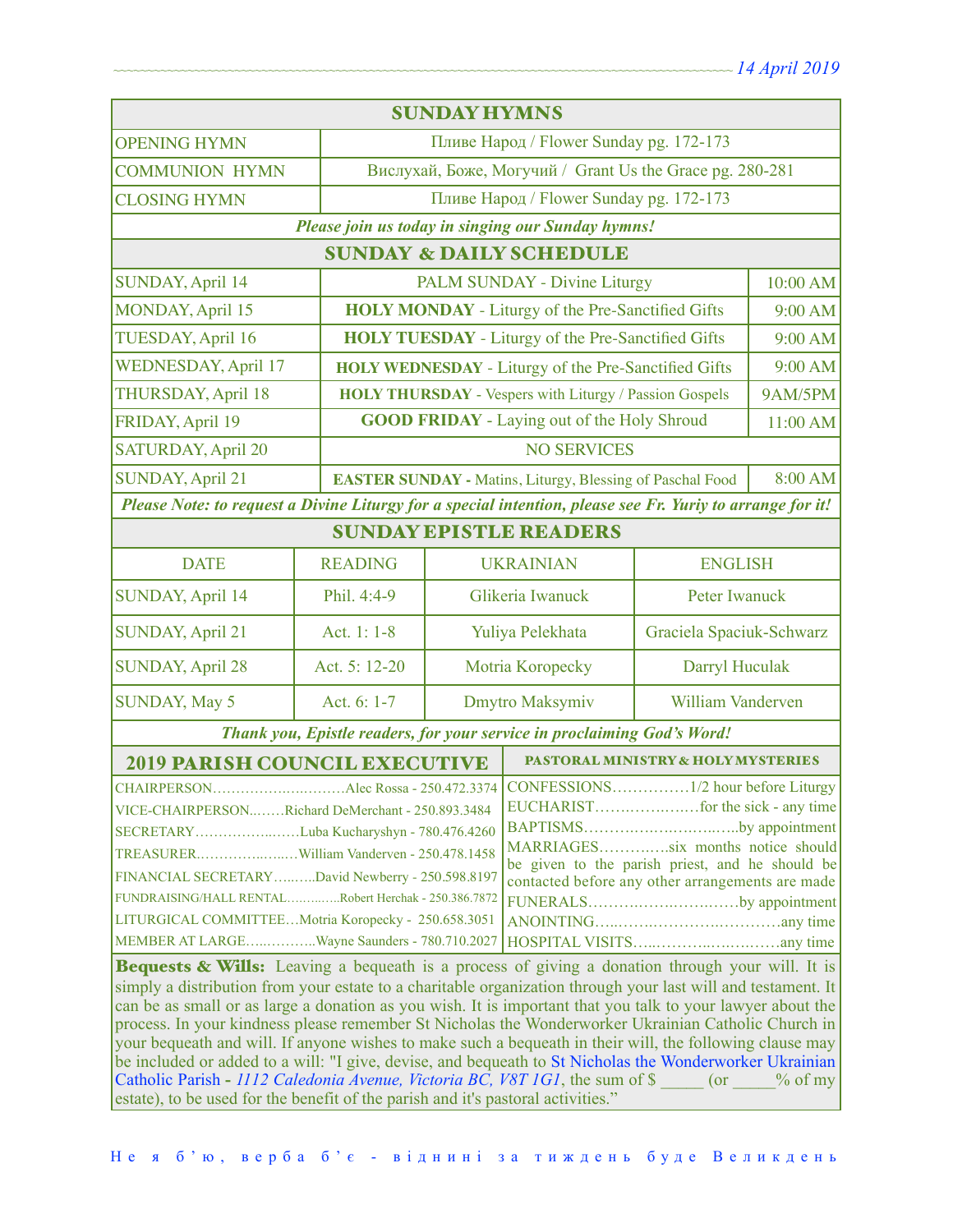## **Vibrant Parish Prayer**

**O** God, Creator of Heaven and Earth! Because of your indescribable love for us, you sent your Only-Begotten Son, Our Lord and Saviour, Jesus Christ - The Way, The Truth, and The Life and our Salvation. In His name, we turn to You. Strengthen our hearts and minds in Christian love and in unity of purpose as we strive to build a Vibrant Parish. Give us the grace to model our lives according to the Word of God. Instill in us the desire to pray and to celebrate the Holy Mysteries as one Christian Family in our Parish Community. Inspire us to follow Your great command to be a servant to the less fortunate among us! Grant this, O Lord, through the mercies and love for mankind of Your Only-Begotten Son with whom You are blessed, together with Your All-Holy, Good and Life-Giving Spirit, now and forever and ever. Amen!



# **St. Nicholas Parish**

**A Place To Encounter The Living Christ** Through the word, the Holy Mysteries & Prayer, Serving One's Neighbor, Leadership Fostering & Serving Unity and Missionary Spirit (His Beatitude Sviatoslav)



## **Молитва Живої Парафії**

**Г**осподи Ісусе Христе, Пастирю Добрий, як колись Ти пригорнув заблуканих овечок, щоб вони пізнали Твій голос і були Твоїм стадом, так і сьогодні глянь ласкаво з небесних висот на нашу парафію та зішли на неї Твого Святого Духа, щоб вона була місцем пізнання радості Доброї Новини. Скріплюй нас Твоєю присутністю та єднай нас кожночасно в молитві. Даруй нам духа служіння ближньому, щоб у нашій парафії кожний міг зустріти Тебе, милостивого Бога. Благослови наш духовний провід Твоєю мудрістю і дай, щоб ніхто з нас не шкодував ні часу, ні талантів, ні матеріальних дібр для розбудови Твого царства. Єднай нас у мирі та злагоді, щоб ми були Твоєю спільнотою любові. Всели в нас місійного духа, щоб ми стали тим світилом євангельського слова, молитви і добрих діл, що кличе кожного до участі в Божественному житті, щоб славилося, Спасе, Твоє Ім'я з безначальним Твоїм Отцем та пресвятим, благим і животворящим Твоїм Духом нині, і повсякчас, і на віки віків. Амінь.

# DIVINE LITURGY PROPERS

*The Divine Liturgy of our Father among the Saints John Chrysostom An Anthology for Worship: Liturgy - pg. 270-318; propers - pg. 643* 

### **First Antiphon**

*Verse:* I am filled with love\* for the Lord will hear the voice of my plea. **Refrain:** Through the prayers of the Mother of God,\* O Saviour, save us.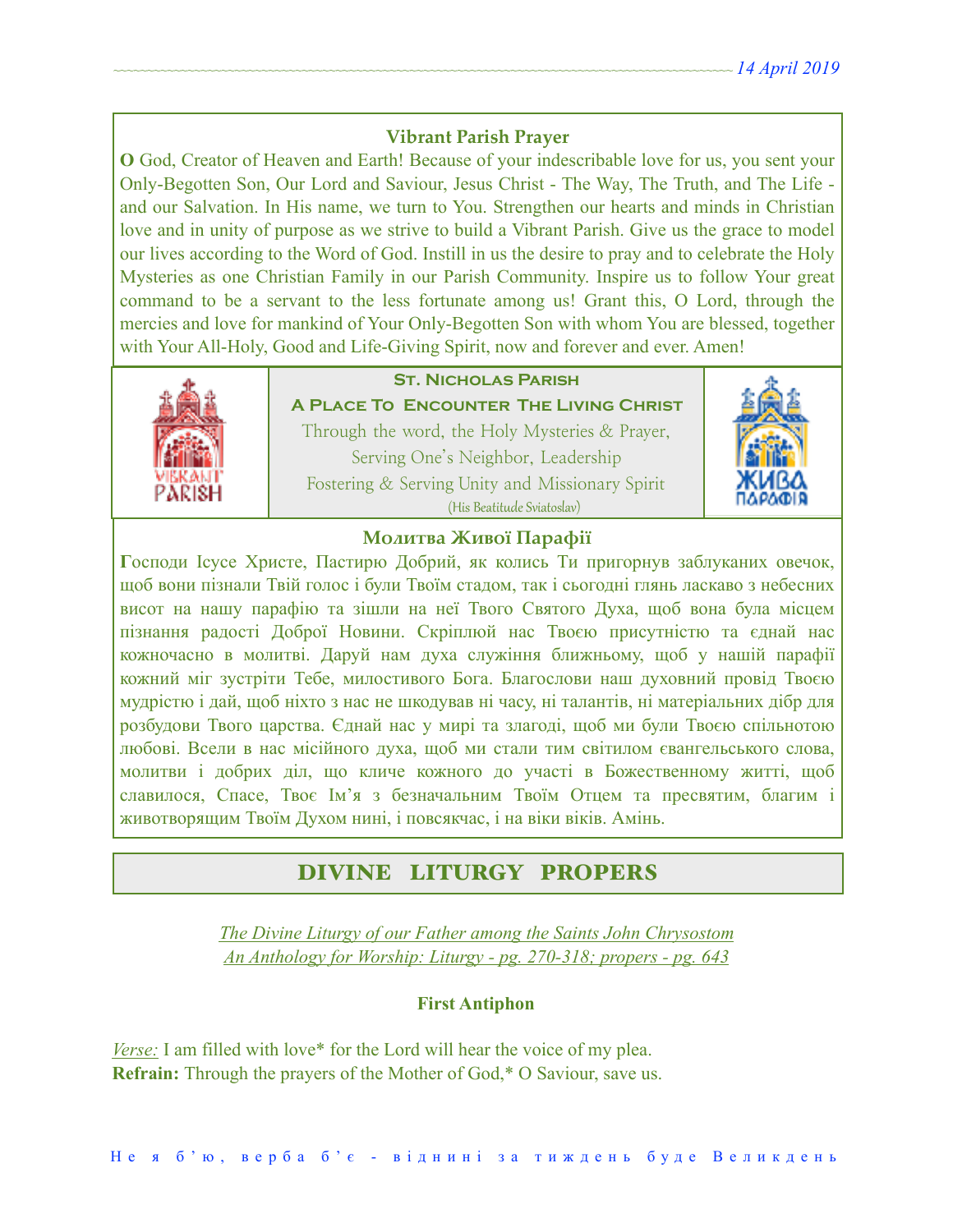*Verse:* For He has inclined His ear to me,\* and I will call to Him all the days of my life. **Refrain:** Through the prayers of the Mother of God,\* O Saviour, save us.

*<u>Verse:</u>* The pangs of death encircled me,<sup>\*</sup> the trials of Hades befell me. **Refrain:** Through the prayers of the Mother of God,\* O Saviour, save us.

*Verse:* I met with anguish and pain,<sup>\*</sup> and called upon the name of the Lord. **Refrain:** Through the prayers of the Mother of God,\* O Saviour, save us.

## **Glory: Now: Only-begotten Son...**

## **Third Antiphon**

*Verse:* Give thanks to the Lord, for He is good, for His mercy endures forever.

**Troparion, Tone 1:** Assuring us before Your Passion of the general resurrection,\* You raised Lazarus from the dead, O Christ God:\* and so, like the children, we also carry signs of victory\* and cry to You, the conqueror of death:\* Hosanna in the highest!\* Blessed is He who comes\* in the name of the Lord.

*Verse:* Therefore, let the house of Israel say that He is good, for His mercy endures forever. **Troparion, Tone 1:** Assuring us before Your Passion...

*Verse:* Therefore, let the house of Aaron say that He is good, for His mercy endures forever. **Troparion, Tone 1:** Assuring us before Your Passion...

*Verse:* Let all who fear the Lord say that He is good, for His mercy endures forever. **Troparion, Tone 1:** Assuring us before Your Passion...

*Entrance Verse:* Blessed is He Who comes in the name of the Lord, we bless you from the house of the Lord; the Lord is God and has appeared to us. **Troparion, Tone 1:** Assuring us before Your Passion...

**Glory: Troparion, Tone 4:** Buried with You through Baptism, O Christ our God,\* we have been granted immortal life by Your resurrection,\* and we sing Your praises, crying out:\* Hosanna in the highest!\* Blessed is He who comes in the name of the Lord.

**Now: Kontakion, Tone 6:** Mounted on the throne in heaven, O Christ God,\* and on a colt here on earth,\* You accepted the praise of the angels,\* and the hymn of the children who cried to You:\* Blessed are You, who have to call Adam back.

**Prokimenon, Tone 4:** Blessed is He who comes in the name of the Lord;<sup>\*</sup> God the Lord has appeared to us. *Verse:* Give thanks to the Lord for He is good, for His mercy endures forever.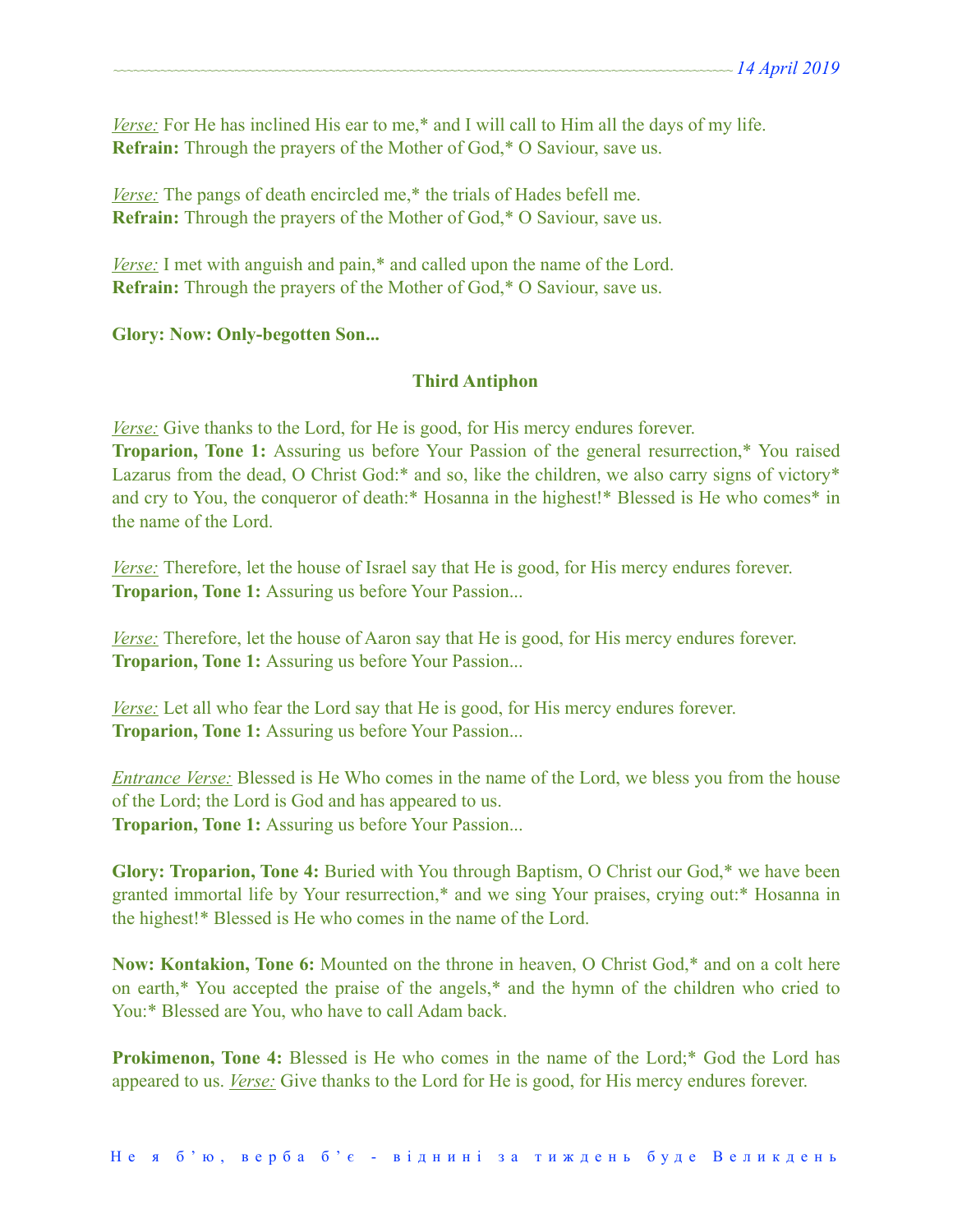**Epistle - Phil. 4:4-9 - A reading from the letter of St. Paul to the Philippians:** Brothers and sisters, rejoice in the Lord always; again I will say, Rejoice. Let your gentleness be known to everyone. The Lord is near. Do not worry about anything, but in everything by prayer and supplication with thanksgiving let your requests be made known to God. And the peace of God, which surpasses all understanding, will guard your hearts and your minds in Christ Jesus. Finally, beloved, whatever is true, whatever is honourable, whatever is just, whatever is pure, whatever is pleasing, whatever is commendable, if there is any excellence and if there is anything worthy of praise, think about these things. Keep on doing the things that you have learned and received and heard and seen in me, and the God of peace will be with you.

**Alleluia, Tone 1:** *Verse:* Sing to the Lord a new song, for He has worked wonders. *Verse:* All the ends of the earth have seen the salvation of our God.

**Gospel - John 12:1-18 -** Six days before Passover Jesus came to Bethany, where Lazarus was, whom Jesus had raised from the dead. They gave a dinner for him there, and Martha served, while Lazarus was one of those reclining at table with him. Mary took a litre of costly perfumed oil made from genuine aromatic nard and anointed the feet of Jesus and dried them with her hair; the house was filled with the fragrance of the oil. Then Judas the Iscariot, one (of) his disciples, and the one who would betray him, said, "Why was this oil not sold for three hundred days' wages and given to the poor?" He said this not because he cared about the poor but because he was a thief and held the money bag and used to steal the contributions. So Jesus said, "Leave her alone. Let her keep this for the day of my burial. You always have the poor with you, but you do not always have me." (The) large crowd of the Jews found out that he was there and came, not only because of Jesus, but also to see Lazarus, whom he had raised from the dead. And the chief priests plotted to kill Lazarus too, because many of the Jews were turning away and believing in Jesus because of him. On the next day, when the great crowd that had come to the feast heard that Jesus was coming to Jerusalem, they took palm branches and went out to meet him, and cried out: "Hosanna! Blessed is he who comes in the name of the Lord, (even) the king of Israel." Jesus found an ass and sat upon it, as is written: "Fear no more, O daughter Zion; see, your king comes, seated upon an donkey's colt." His disciples did not understand this at first, but when Jesus had been glorified they remembered that these things were written about him and that they had done this for him. So the crowd that was with him when he called Lazarus from the tomb and raised him from death continued to testify. This was (also) why the crowd went to meet him, because they heard that he had done this sign.

*Instead of* **"It is truly..."** *we sing:* O my soul, magnify Christ who is seated on a foal.

**Irmos, Tone 4:** The Lord is God and has appeared to us: together let us celebrate. Come with great rejoicing; let us magnify Christ with palms and olive branches, and with songs let us cry aloud to Him: Blessed is He who comes in the name of the Lord, our Saviour.

**Communion Verse:** Blessed is He who comes in the name of the Lord;\* God the Lord has appeared to us. Alleluia, alleluia,\* alleluia!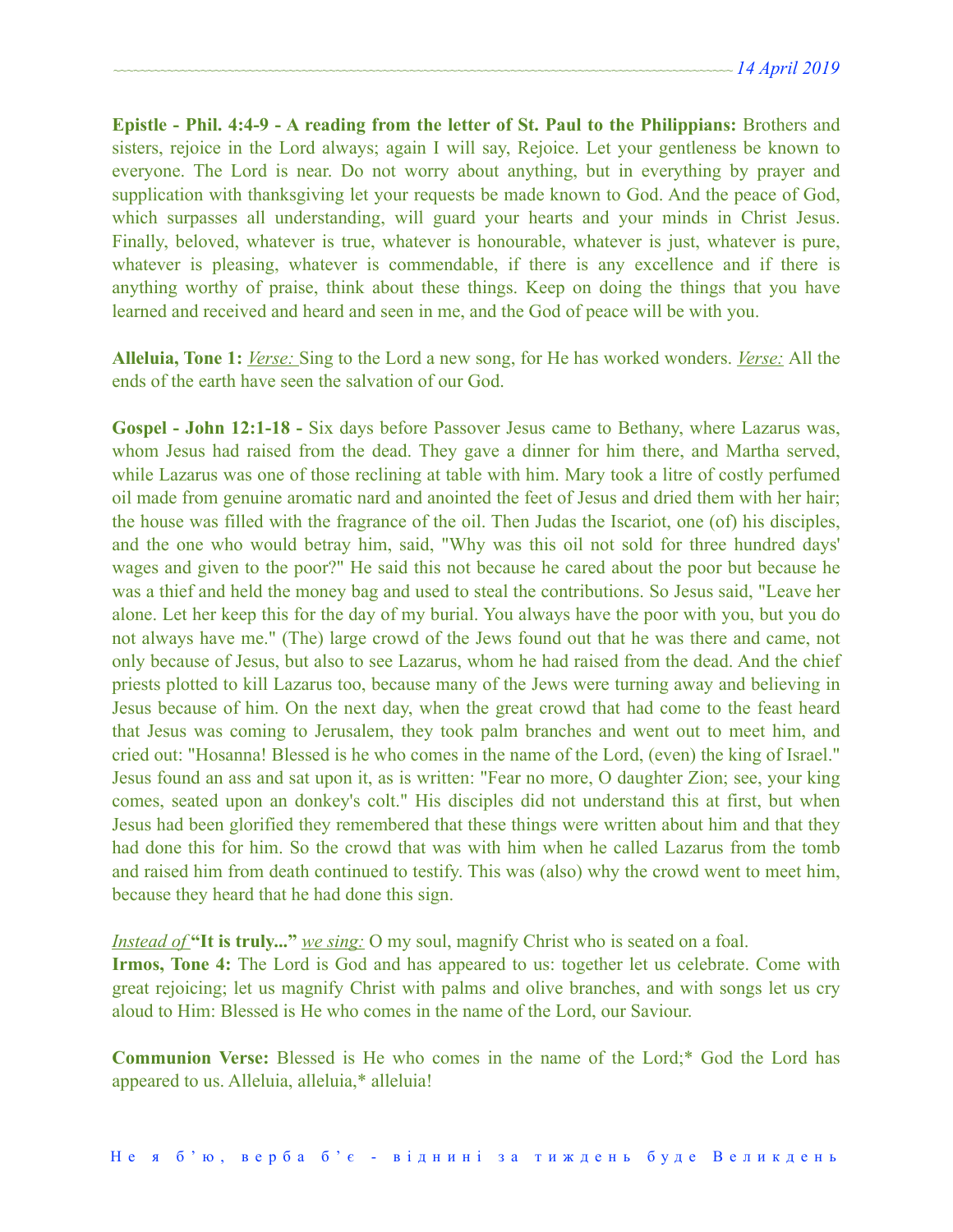**Prayer After Holy Communion:** Having been made worthy to partake in a mystical way of Your immaculate Body and precious Blood, O Christ our God, I acclaim and bless, worship and glorify You, and proclaim the greatness of Your saving acts, now and for ever and ever. Amen. *(more Prayers After Holy Communion on pg. 324-326 in the Anthology book).* 

## **<>|<>|<>**

#### **Антифон 1**

*Стих:* Возлюбив я, бо вислухав Господь голос моління мого. **Приспів:** Молитвами Богородиці, Спасе, спаси нас.

*Стих:* Бо прихилив вухо своє до мене і у дні мої призову. **Приспів:** Молитвами Богородиці, Спасе, спаси нас.

*Стих:* Обняли мене болісті смертні, біди адові зустріли мене. **Приспів:** Молитвами Богородиці, Спасе, спаси нас.

*Стих:* Скорб і болість зустрів я і призвав ім'я Господнє. **Приспів:** Молитвами Богородиці, Спасе, спаси нас.

#### **Слава і нині: Єдинородний Сину...**

#### **Антифон 3**

*Стих:* Сповідуйтеся Господеві, бо він благий, бо на віки милість його.

**Тропар, глас 1:** Спільне воскресіння перед твоїми страстями запевняючи,\* з мертвих воздвигнув ти Лазаря, Христе Боже;\* тим-то й ми, як отроки, знамена перемоги носячи, тобі,\* переможцеві смерти, воскликуємо:\* Осанна в вишніх,\* благословен, хто йде в ім'я Господнє.

*Стих:* Нехай же скаже дім Ізраїлів, бо він благий, бо на віки милість його. **Тропар, глас 1:** Спільне воскресіння…

*Стих:* Нехай же скаже дім Аронів, бо він благий, бо на віки милість його. **Тропар, глас 1:** Спільне воскресіння...

*Стих:* Нехай же скажуть усі, що бояться Господа, бо він благий, бо на віки милість його. **Тропар, глас 1:** Спільне воскресіння...

*Вхідне:* Благословен, хто йде в ім'я Господнє, ми благословляли вас із дому Господнього, Бог - Господь і явився нам.

**Тропар, глас 1:** Спільне воскресіння...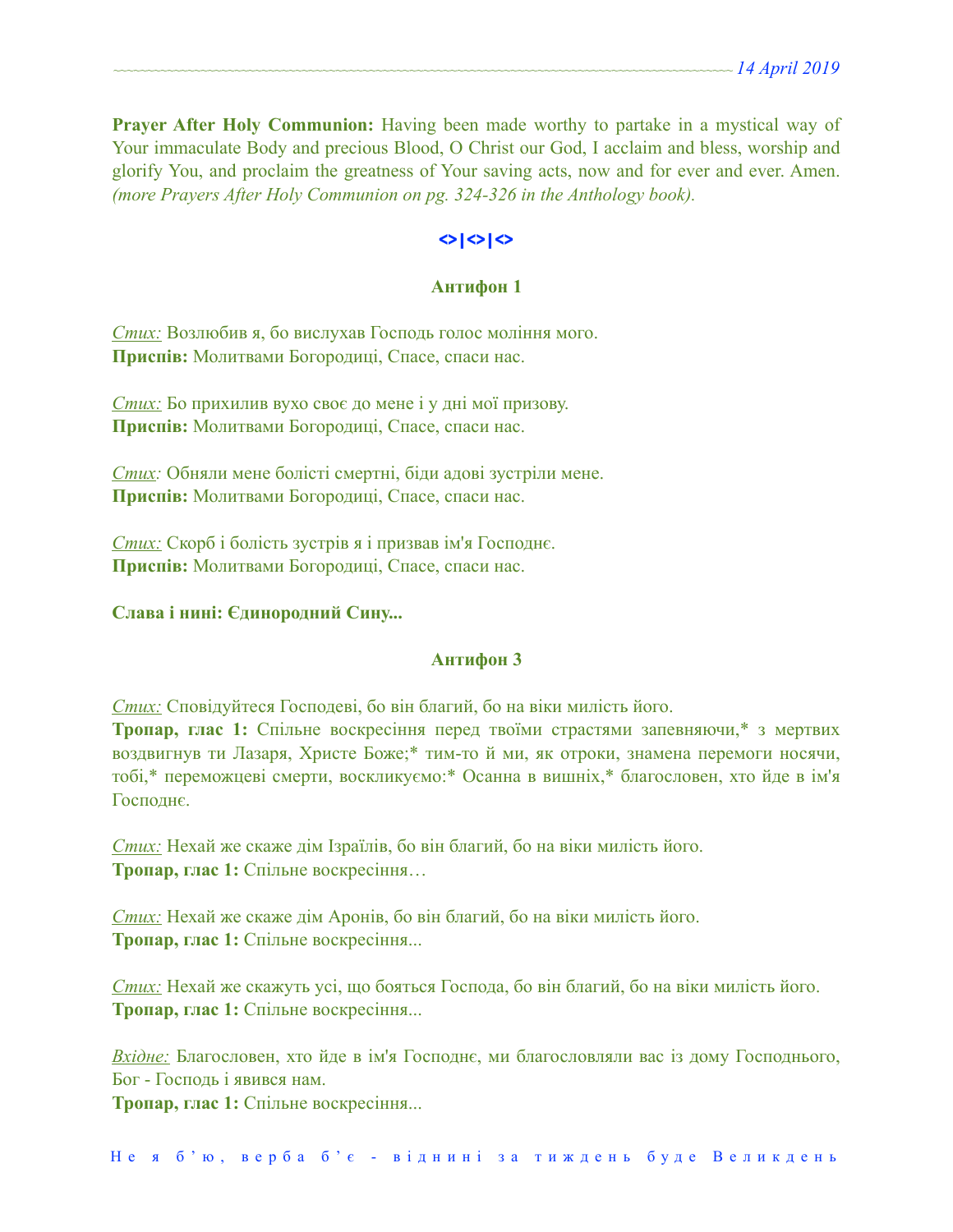**Слава: Тропар, глас 4:** Погребавши себе разом з тобою через хрещення, Христе Боже наш,\* сподобилися ми безсмертної жизні через твоє воскресіння\* і, заспівуючи, кличемо:\* Осанна в вишніх,\* благословен, хто йде в ім'я Господнє.

**І нині: Кондак, глас 6:** На престолі на небі,\* на жереб'яті на землі тебе носять. Христе Боже;\* ангелів хваління і дітей оспівування прийняв ти;\* вони кликали до тебе:\* Благословенний ти, що йдеш Адама призвати.

**Прокімен, глас 4:** Благословен, хто йде в ім'я Господнє,\* Бог – Господь і явився нам. *Стих:* Сповідуйтеся Господові, бо він благий, бо на віки милість його.

**Апостол - Флп. 4:4-9 - До Филип'ян послання Святого Апостола Павла читання:** Браття і сестри, радуйтеся завжди у Господі; знову кажу: Радуйтеся! Хай ваша доброзичливість буде всім людям відома. Господь близько! Ні про що не журіться, але в усьому появляйте Богові ваші прохання молитвою і благанням з подякою. І мир Божий, що вищий від усякого уявлення, берегтиме серця й думки ваші у Христі Ісусі. Наостанку, брати, усе, що лиш правдиве, що чесне, що справедливе, що чисте, що любе, що шанобливе, коли якась чеснота чи щобудь похвальне, – про те думайте! Чого ви навчилися, що прийняли, що почули та бачили в мені – те чиніте, і Бог миру буде з вами.

**Алилуя, глас 1:** *Стих:* Заспівайте Господеві пісню нову, бо дивне сотворив Господь. *Стих:* Виділи всі кінці землі спасення Бога нашого.

**Євангеліє - Івана 12:1-18 -** Шість день перед Пасхою прибув Ісус у Витанію, де перебував Лазар, якого воскресив був з мертвих. Там, отже, справили йому вечерю, і Марта прислуговувала; а й Лазар був серед тих, які разом з ним посідали до столу. Марія ж узяла літру мира з щирого нарду, вельми дорогого, помазала ноги Ісуса й обтерла їх волоссям своїм; і наповнився дім пахощами мира. Каже тоді один з його учнів, Юда Іскаріотський, що мав його зрадити: «Чому не продано це миро за триста динаріїв і не роздано бідним?» Сказав же так не тому, що піклувався про бідних, але тому, що був злодій: із скарбнички, яку тримав при собі, крав те, що туди вкидувано. Тож Ісус промовив: «Лиши її. На день мого похорону зберегла вона те миро. Бідних матимете з собою повсякчас, мене ж матимете не завжди.» Тим часом дізналася сила народу, що він там, то й посходились – не тільки Ісуса ради, а й щоб побачити Лазаря, якого він з мертвих воскресив. Тоді первосвященики ухвалили і Лазаря вбити, численні бо юдеї залишили їх із-за нього й увірували в Ісуса. Наступного дня сила людей, що прийшли на свято, зачувши, що Ісус іде в Єрусалим, узяли пальмове гілля й вийшли йому назустріч з окликами: «Осанна! Благословен той, хто йде в ім'я Господнє, ізраїльський цар!» І знайшовши осля, Ісус сів на нього, – як ото написано: Не страхайся, дочко Сіону, ось іде твій цар верхи на жереб'яті ослициному. Не збагнули того спершу його учні, але коли Ісус прославився, згадали вони, що то було написано про нього й що то з ним таке вчинено. Але й народ, що був при ньому, коли то він був викликав Лазаря з гробу та його з мертвих воскресив, – про те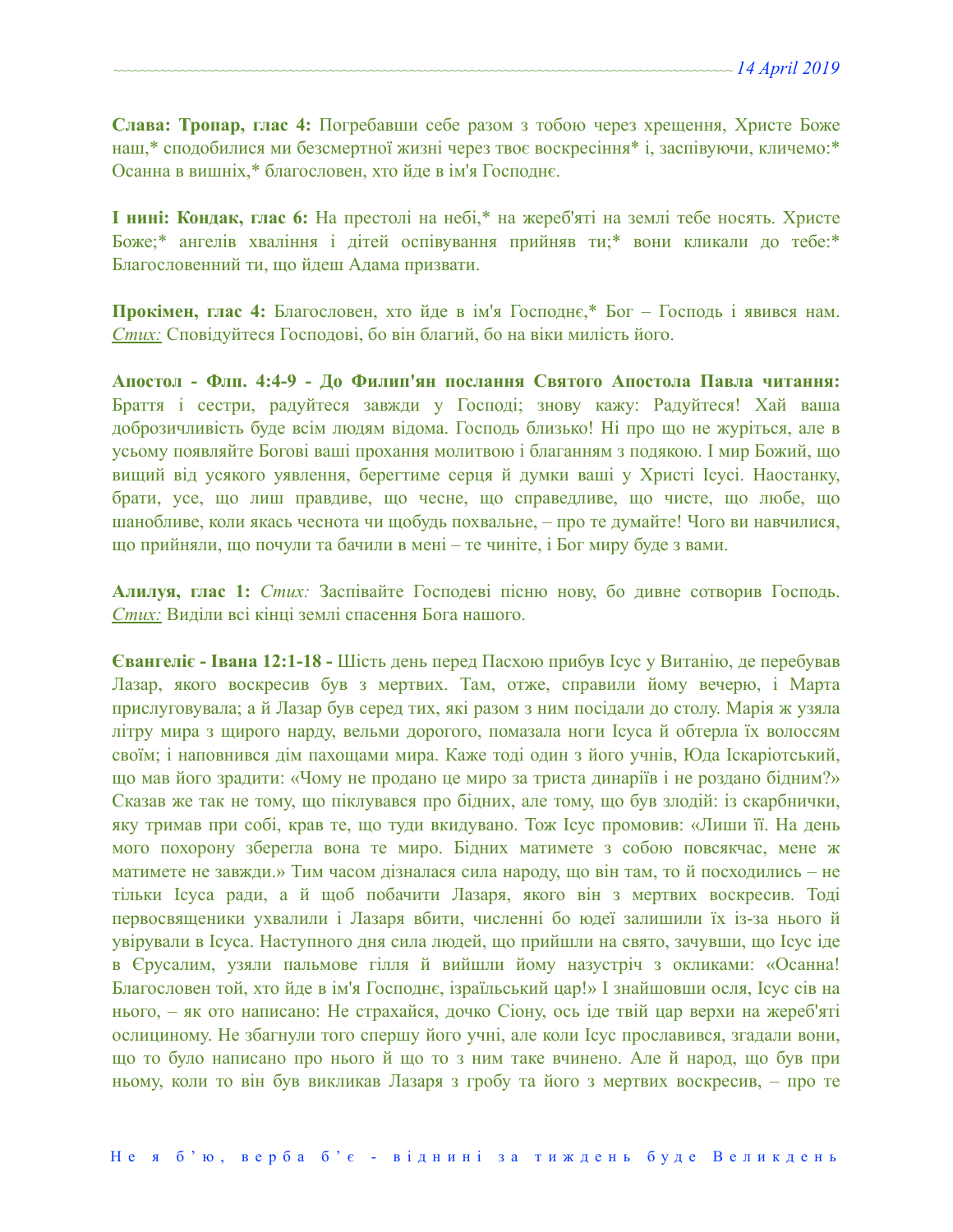свідчив. Тим то, власне, народ і вийшов йому назустріч: довідався бо, що він учинив те чудо.

*Замість* **"Достойно"** *співаємо:* Величай, душе моя, Господа, що сидить на жереб'яті. **Ірмос, глас 4:** Бог – Господь і явився нам, справляйте празник і, веселячись, прийдіть, возвеличимо Христа з квітами й галузками, в піснях кличучи: Благословен, хто йде в ім'я Господа, Спаса нашого.

**Причасний:** Благословен, хто йде в ім'я Господнє,\* Бог – Господь і явився нам. Алилуя, Алилуя, Алилуя!

**Молитва По Святім Причастю:** Таїнственно удостоївшись бути причасником Твого пречистого тіла і чесної крови, Христе Боже, оспівую і благословлю, поклоняюся, і славлю, і величаю спасіння Твої, Господи, нині і повсякчас, і на віки вічні. Амінь. *(більше Молитов По Святім Причастю на ст. 80-87 в маленькій книжечці "Божественна Літургія")*.

# ANNOUNCEMENTS

✦**HAPPY BIRTHDAY** to RICHARD NEWBERRY and all those who celebrated their birthdays this past week. May the Lord Our God continue to bless you abundantly and the Holy Mother of God protects you at all times. Многая Літа!

✦**СПІЛЬНЕ СВЯЧЕНЕ / SPILNE SVYACHENE:** Thomas Sunday, April 28 following 10am Episcopal Divine Liturgy we will be having our annual Спільне Свячене / Spilne Svyachene *(parish Easter brunch)*. Join us for this festive brunch.

✦**PRAYER REQUEST:** Please keep in your prayers GORD HRYHORYSHEN and other members of our parish, our family and friends who are ailing, in hospitals, nursing homes and those who are not able to join actively in their community.

✦**ST. NICHOLAS BOOK STORE:** The Divine Liturgy An Anthology of Worship - **\$25**; "Christ Our Pascha" Catechism of the Ukrainian Catholic Church/"Христос Наша Пасха" Катехизм Української Католицької Церкви - **\$25**; "Sing to Our God" hymn book - **\$15**; Молитовник "Прийдіте Поклонімся" - **\$10;** "The Rosary - The Prayer Rule of the Mother of God in the Ukrainian Catholic Church" - **\$10.** 

✦**PARISH CALENDAR OF BIRTHDAYS & ANNIVERSARIES:** If you would like to be included in our Parish Calendar of Birthday and Anniversary celebrations, please put date in our calendar located at the church vestibule. Each week, we will list the names in our parish bulletin so we can celebrate these happy occasions together!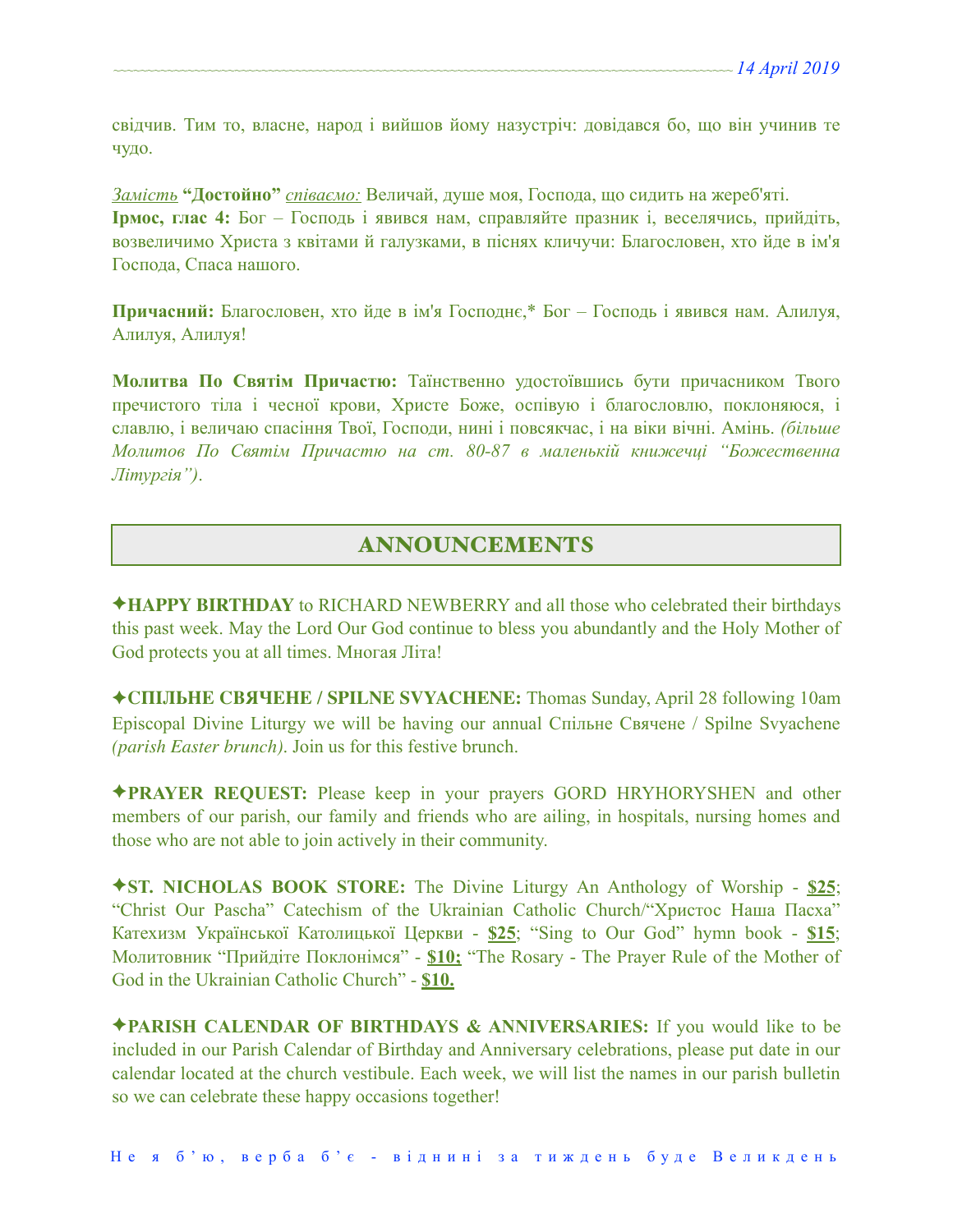✦**JOIN OUR CHOIR:** Do you enjoy singing? Please consider joining our St Nicholas Parish Choir and remember that we ALWAYS looking for new members! Contact Motria Koropecky for details at 250.658.3051.

✦**CATECHISM ANNOUNCEMENT:** "*And they were bringing to Him also the infants, in order that He may be touching them; but after the disciples saw it, they rebuked them. But Jesus called them to Himself and said, Let alone the little children to come to Me, and cease hindering them; for of such is the kingdom of God*." We are happy to welcome all children to our St. Nicholas The Wonderworker catechism program. Weekly classes are scheduled Sunday morning during Divine Liturgy. We want your children to learn more about their Catholic faith, sacred scripture, feast days, and religious practices and customs of the Ukrainian Catholic church. If you have any questions, please do not hesitate to contact Marian Chalifoux at 250.507.1005.

✦**THRIFTY'S PRE-PAID FOOD CARDS -** We all have to buy groceries. Why not have 6% of it returned back to the church at no extra charge! Cards are available in \$100, \$200, and \$500 denominations. Talk to Alec after today's liturgy to pre- order your cards. We need to sell A LOT of them! We encourage you to consider purchasing them for yourselves as gifts too.

✦**BE A STEWARD:** Have you ever wondered what more can you do to help our parish? Here are some suggestions: **Steward** of property security; **Steward** of grounds cleaning; **Steward** of cleaning church; **Steward** of church linen; **Steward** of outreach; **Steward** of caring; **Steward** of prayer; **Steward** of service. Quite often, our homebound or senior members, once active in their younger years, want to find purpose in their senior years. It's not only about doing but about "BEING" present to others. Contact Fr. Yuriy **OR** Darlene DeMerchant for more information. You will be amazed how "BEING" can make a difference.

✦**PARISH LIBRARY:** please visit our parish library and browse through the books on spirituality, church history, iconography, history of the Ukrainians in Canada, children's books and more… The library is located in the church vestibule. Please use a library book sign out form when borrowing a book.

✦**SUNDAY COFFEE VOLUNTEERS** act as hosts and serve light refreshments following the Sunday morning Divine Liturgy, providing an opportunity for the faithful to socialize with friends and visitors following their shared worship experience. We thank all of our parishioners who kind volunteer to serve refreshments. Whether you are new to the Parish, or are a long-time members, please join us for coffee. Please speak with Robert if you would like to volunteer.

✦**WE SHARE THE AIR:** Please keep it healthy and fragrant free. Someone in this area is scent-sitive. The chemicals used in scented products can make some people sick, especially those with fragrance sensitivities, asthma, allergies and other respiratory ailments. PLEASE DO NOT \*wear perfume, cologne, lotion, aftershave and other fragrances; \*USE unscented personal care products. Be Sensitive to Others. Thank you for your understanding. *St. Nicholas parish.*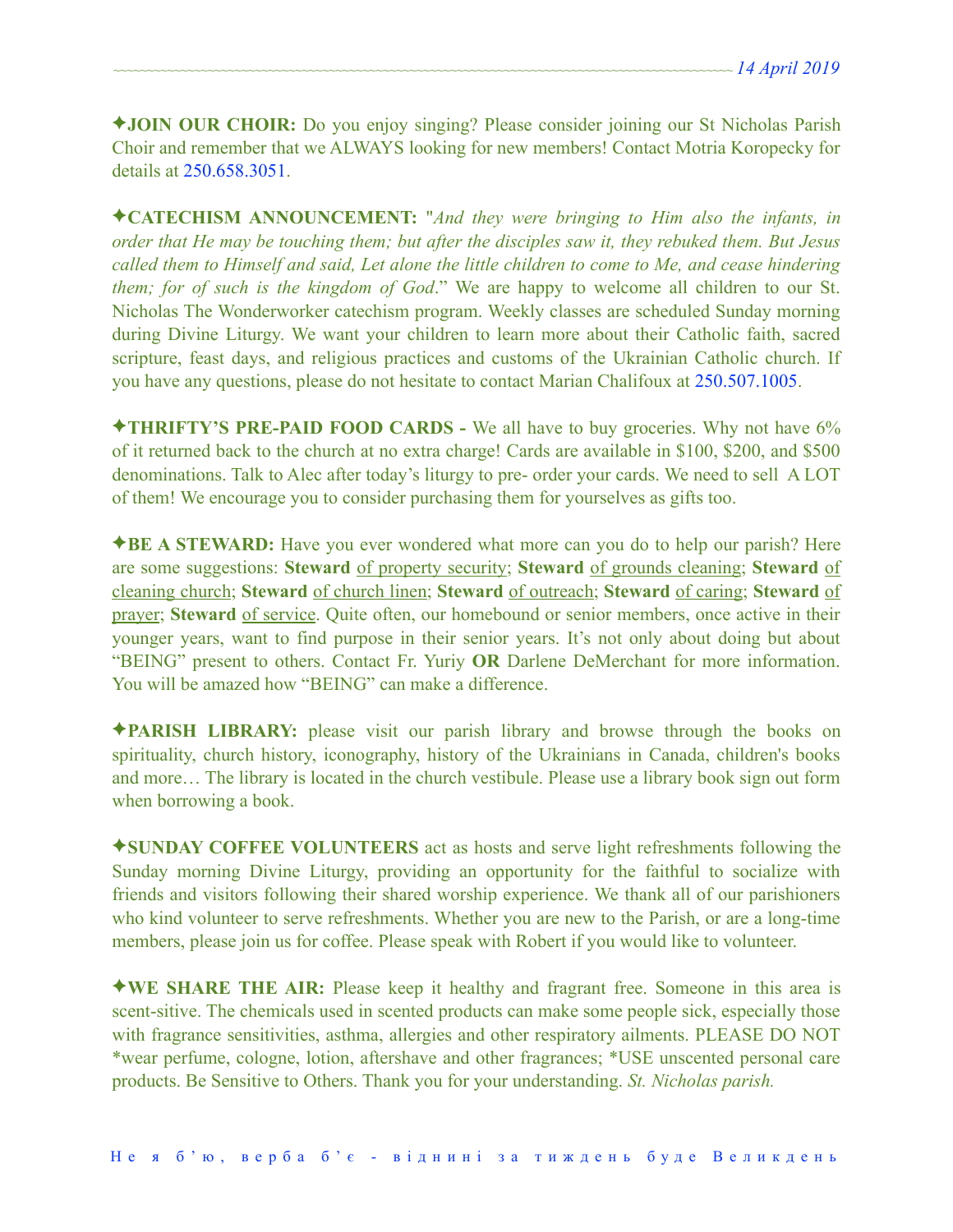✦**APRIL 7 - SUNDAY DONATIONS** - Coffee: \$34.50; Vigil lights: \$12.35; Loose collection: \$50.00; Envelope collection: \$357.00; Lenten collection: \$20.00; Pre-authorized donations Apr 1 to Apr 7: \$345.00; **TOTAL: \$818.85** 

#### HOLY WEEK / EASTER SUNDAY / BRIGHT WEEK / THOMAS SUNDAY

## Mon, Tue, Wed, April 15, 16, 17

5:00 PM - Divine Liturgy of the Pre-Sanctified Gifts

## Thursday, April 18

9:00 AM - Vespers with Divine Liturgy of St. Basil the Great 5:00 PM - Passion Matins (Reading of the Passion Gospels)

## Friday, April 19 - Good Friday

11:00 AM - Vespers with laying out of the Plashchanytsya (Shroud)

#### Sunday, April 21 - Easter Sunday

8:00 AM - Service at the Tomb of Our Lord; Paschal Matins 9:00 AM - Divine Liturgy & blessing of Paska and Easter Food

### Mon, Tue, April 22, 23

9:00 AM - Divine Liturgy

#### Sunday, April 28 - Thomas Sunday

10:00 AM - Episcopal Divine Liturgy with Bishop Ken First Solemn Holy Communion followed by Spilne Svyachene *(parish Easter brunch)* 

## PRAYER OF SAINT EPHREM

**The Prayer of St. Ephrem** is considered to be the most succinct summation of the spirit of Great Lent and is hence the Lenten prayer 'par excellence', prayed during Lenten weekday services as well as in private.

**•** O Lord, and Master of my life, keep from me the spirit of indifference and discouragement, lust of power, and idle chatter. // Господи і Владико життя мого! Духа лінивства, недбайливості, властолюб'я і пустомовства віджени від мене. *(Prostration)*